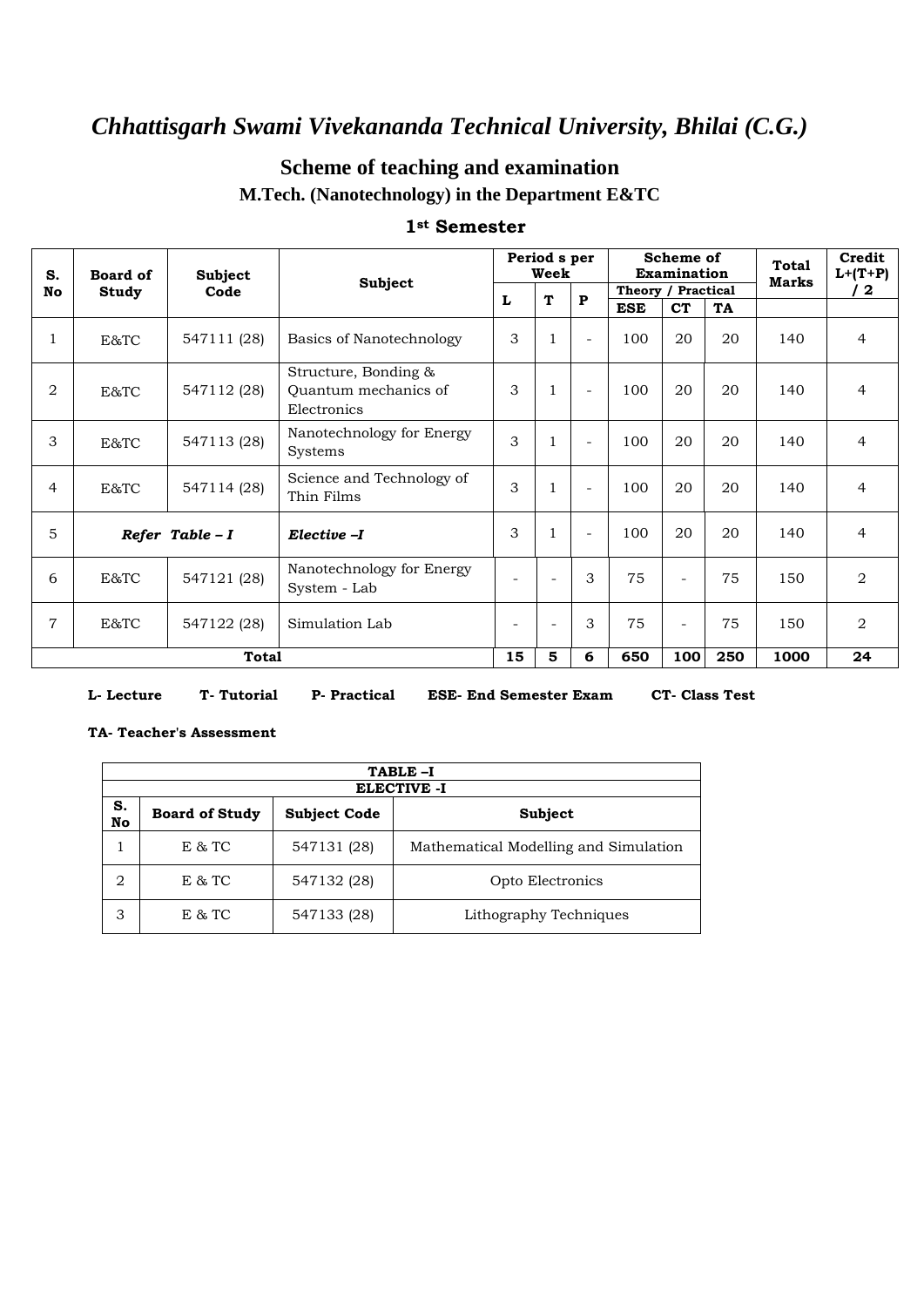## **Scheme of teaching and examination**

### **M.Tech. (Nanotechnology) in the Department E&TC**

#### **IInd Semester**

| S.             | <b>Board</b><br>of | <b>Subject</b> |                                             | Period s per<br>Week     |                          |                          |            | Scheme of<br>Examination | <b>Total</b><br><b>Marks</b> | Credit<br>$L+ (T+P)$ |                |
|----------------|--------------------|----------------|---------------------------------------------|--------------------------|--------------------------|--------------------------|------------|--------------------------|------------------------------|----------------------|----------------|
| No             |                    | Code           | <b>Subject</b>                              |                          | T                        | ${\bf P}$                |            | Theory / Practical       |                              |                      | $\mathbf{2}$   |
|                | Study              |                |                                             | L                        |                          |                          | <b>ESE</b> | <b>CT</b>                | TA                           |                      |                |
| 1              | E&TC               | 547211 (28)    | Chemistry of Nanomaterials &<br>Fabrication | 3                        | $\mathbf{1}$             | $\overline{a}$           | 100        | 20                       | 20                           | 140                  | $\overline{4}$ |
| 2              | E&TC               | 547212 (28)    | Synthesis of Nanomaterials                  | 3                        | 1                        | $\overline{a}$           | 100        | 20                       | 20                           | 140                  | $\overline{4}$ |
| 3              | E&TC               | 547213 (28)    | Material Characterisation<br>Techniques     | 3                        | $\mathbf{1}$             | $\overline{a}$           | 100        | 20                       | 20                           | 140                  | $\overline{4}$ |
| $\overline{4}$ | E&TC               | 547214 (28)    | Electronics & Photonics                     | 3                        | $\mathbf{1}$             | $\overline{\phantom{a}}$ | 100        | 20                       | 20                           | 140                  | $\overline{4}$ |
| 5              |                    | Refer Table-II | Elective - II                               | 3                        | $\mathbf{1}$             | $\overline{\phantom{a}}$ | 100        | 20                       | 20                           | 140                  | $\overline{4}$ |
| 6              | E&TC               | 547221 (28)    | Synthesis Nanomaterials Lab-II              | $\blacksquare$           | $\overline{\phantom{a}}$ | 3                        | 75         | $\overline{a}$           | 75                           | 150                  | $\overline{2}$ |
| $\overline{7}$ | E&TC               | 547222 (28)    | Characterisation of<br>Nanomaterials        | $\overline{\phantom{a}}$ | $\overline{\phantom{a}}$ | 3                        | 75         | $\overline{\phantom{a}}$ | 75                           | 150                  | $\overline{a}$ |
|                |                    |                | <b>Total</b>                                | 15                       | 5                        | 6                        | 650        | 100                      | 250                          | 1000                 | 24             |

**TA- Teacher's Assessment**

**L- Lecture T- Tutorial P- Practical ESE- End Semester Exam CT- Class Test** 

|          |                          |                     | TABLE-II                                           |
|----------|--------------------------|---------------------|----------------------------------------------------|
|          |                          |                     | <b>ELECTIVE -II</b>                                |
| s.<br>No | <b>Board of</b><br>Study | <b>Subject Code</b> | Subject                                            |
|          | E & TC                   | 547231 (28)         | Carbon Nanotubes & its Functionalization           |
| 2        | $E & T$ C                | 547232 (28)         | Laser Technology                                   |
| 3        | $E & T$ C                | 547233 (28)         | Nanosensors: Principle, Design and<br>Applications |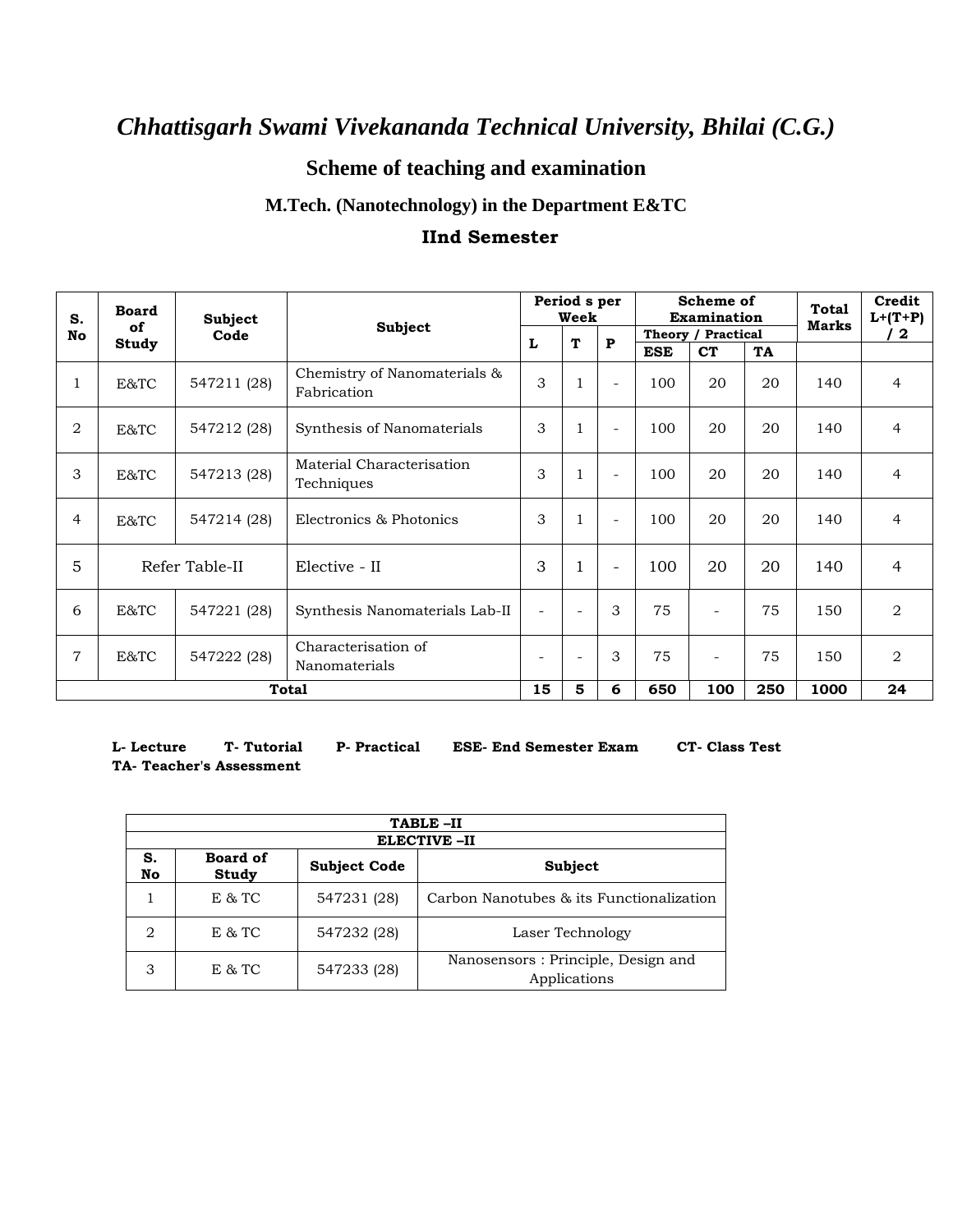## **Scheme of teaching and examination**

### **M.Tech. (Nanotechnology) in the Department E&TC**

#### **3rd Semester**

| S. No          | <b>Board of</b> | <b>Subject Code</b> | Subject                                                |                          | Period s per<br>Week     |                          | Scheme of<br>Examination |                          |     | <b>Total</b><br><b>Mark</b> | Credit          |
|----------------|-----------------|---------------------|--------------------------------------------------------|--------------------------|--------------------------|--------------------------|--------------------------|--------------------------|-----|-----------------------------|-----------------|
|                | Study           |                     |                                                        | L                        | T                        | P                        |                          | Theory / Practical       |     | s                           | $L+(T+P)$<br>12 |
|                |                 |                     |                                                        |                          |                          |                          | <b>ESE</b>               | C <sub>T</sub>           | TA  |                             |                 |
| 1              | E & T           | 547311 (28)         | Supramolecur & Surface<br>Chemistry                    | 3                        | T                        | $\overline{\phantom{a}}$ | 100                      | 20                       | 20  | 140                         | 4               |
| $\overline{2}$ |                 | Refer Table – III   | $Elective - III$                                       | 3                        | $\mathbf{1}$             | $\overline{\phantom{a}}$ | 100                      | 20                       | 20  | 140                         | 4               |
| 3              | E & T           | 547321 (28)         | Project Work                                           | $\overline{\phantom{0}}$ | $\overline{\phantom{a}}$ | 28                       | 100                      | $\overline{\phantom{0}}$ | 100 | 200                         | 14              |
| $\overline{4}$ | E & T           | 547322 (28)         | Industrial<br>Seminar<br>on<br>training & Dissertation | $\overline{\phantom{0}}$ | $\overline{\phantom{0}}$ | 3                        | $\overline{\phantom{a}}$ |                          | 20  | 20                          | 2               |
|                |                 | <b>Total</b>        |                                                        | 6                        | $\boldsymbol{2}$         | 31                       | 300                      | 40                       | 160 | 500                         | 24              |

**L- Lecture T- Tutorial P- Practical ESE- End Semester Exam CT- Class Test TA-Teacher's Assessment**

|                | TABLE-III                |                     |                                                                   |  |  |  |  |  |  |  |  |  |
|----------------|--------------------------|---------------------|-------------------------------------------------------------------|--|--|--|--|--|--|--|--|--|
|                |                          |                     | <b>ELECTIVE -III</b>                                              |  |  |  |  |  |  |  |  |  |
| S.<br>No       | <b>Board of</b><br>Study | <b>Subject Code</b> | Subject                                                           |  |  |  |  |  |  |  |  |  |
|                | $E$ & TC                 | 547331 (28)         | Nano-Biotechnology                                                |  |  |  |  |  |  |  |  |  |
| 2              | E & T                    | 547332 (28)         | <b>MEMS &amp; MEMS</b>                                            |  |  |  |  |  |  |  |  |  |
| 3              | E & T                    | 547333 (28)         | 85<br>Nanocomposites :-<br>Structure<br>Properties<br>Performance |  |  |  |  |  |  |  |  |  |
| $\overline{4}$ | E & T                    | 547334 (28)         | Nanocomputing                                                     |  |  |  |  |  |  |  |  |  |